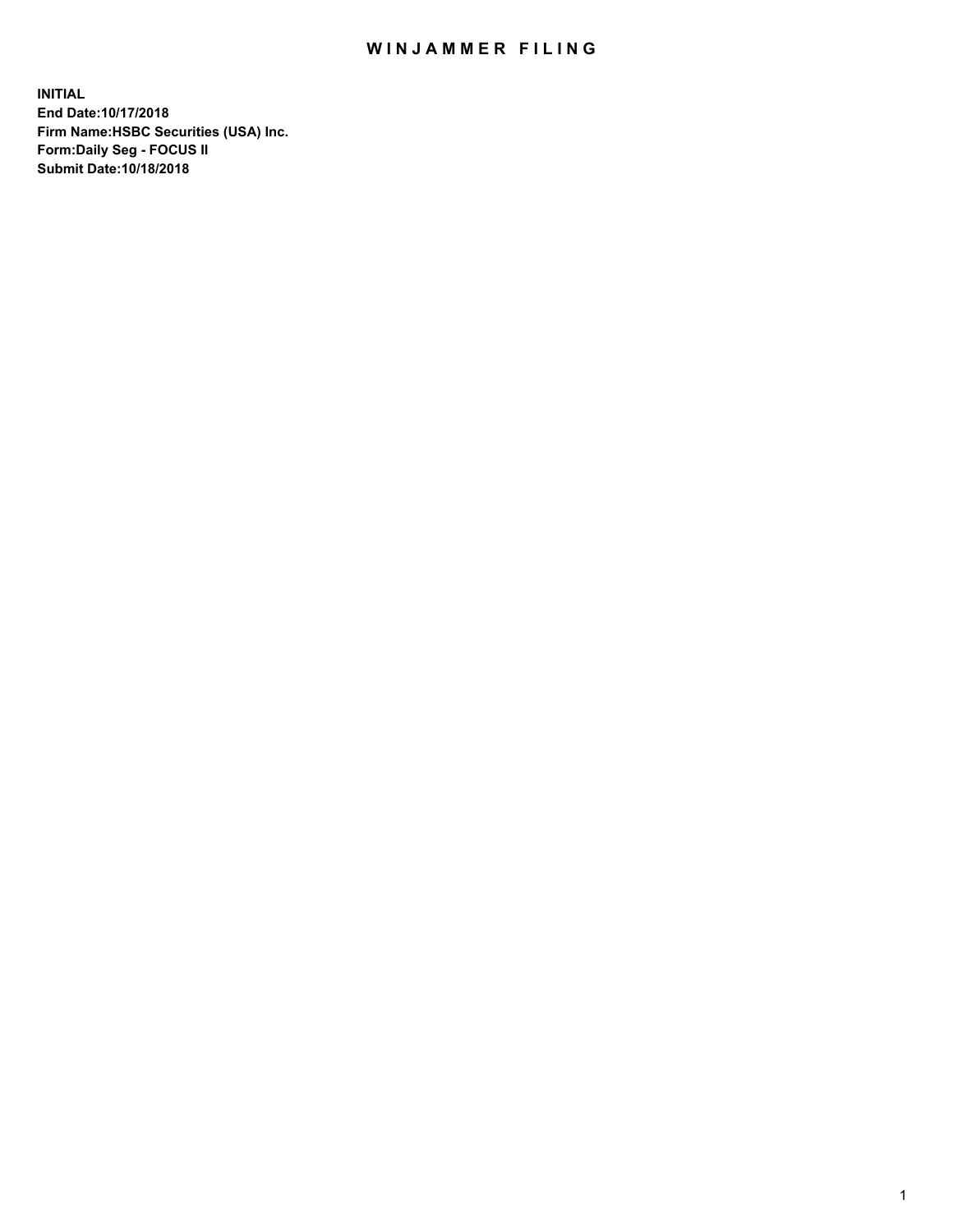**INITIAL End Date:10/17/2018 Firm Name:HSBC Securities (USA) Inc. Form:Daily Seg - FOCUS II Submit Date:10/18/2018 Daily Segregation - Cover Page**

| Name of Company                                                                                                                                                                                                                                                                                                                | <b>HSBC Securities (USA) Inc.</b>                                          |
|--------------------------------------------------------------------------------------------------------------------------------------------------------------------------------------------------------------------------------------------------------------------------------------------------------------------------------|----------------------------------------------------------------------------|
| <b>Contact Name</b>                                                                                                                                                                                                                                                                                                            | <b>Michael Vacca</b>                                                       |
| <b>Contact Phone Number</b>                                                                                                                                                                                                                                                                                                    | 212-525-7951                                                               |
| <b>Contact Email Address</b>                                                                                                                                                                                                                                                                                                   | michael.vacca@us.hsbc.com                                                  |
| FCM's Customer Segregated Funds Residual Interest Target (choose one):<br>a. Minimum dollar amount: : or<br>b. Minimum percentage of customer segregated funds required:% ; or<br>c. Dollar amount range between: and; or<br>d. Percentage range of customer segregated funds required between:% and%.                         | 109,000,000<br>$\overline{\mathbf{0}}$<br>0 <sub>0</sub><br>0 <sub>0</sub> |
| FCM's Customer Secured Amount Funds Residual Interest Target (choose one):<br>a. Minimum dollar amount: ; or<br>b. Minimum percentage of customer secured funds required:%; or<br>c. Dollar amount range between: and; or<br>d. Percentage range of customer secured funds required between:% and%.                            | 25,000,000<br><u>0</u><br>0 <sub>0</sub><br>00                             |
| FCM's Cleared Swaps Customer Collateral Residual Interest Target (choose one):<br>a. Minimum dollar amount: ; or<br>b. Minimum percentage of cleared swaps customer collateral required:% ; or<br>c. Dollar amount range between: and; or<br>d. Percentage range of cleared swaps customer collateral required between:% and%. | 100,000,000<br><u>0</u><br>00<br>0 <sub>0</sub>                            |

Attach supporting documents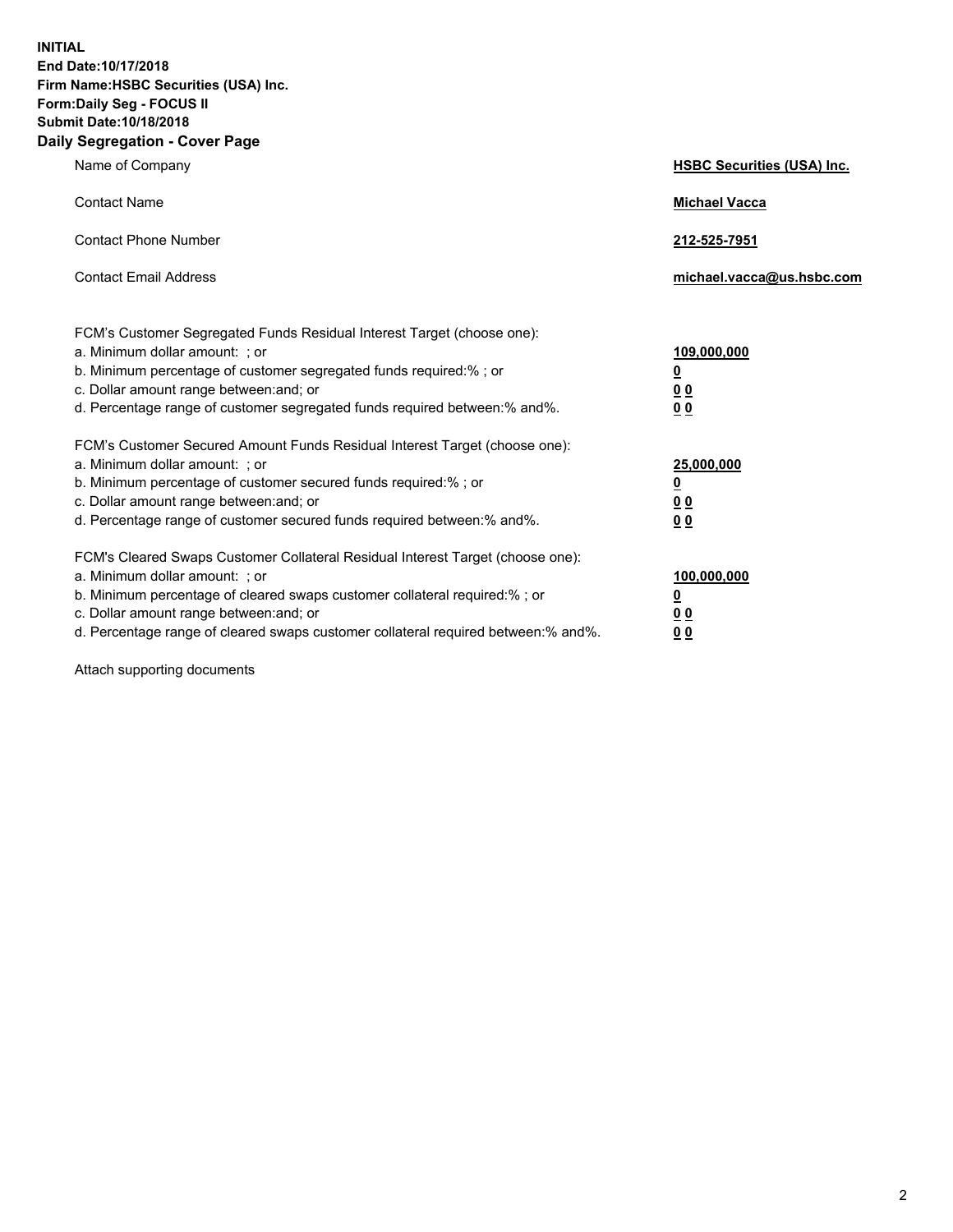**INITIAL End Date:10/17/2018 Firm Name:HSBC Securities (USA) Inc. Form:Daily Seg - FOCUS II Submit Date:10/18/2018 Daily Segregation - Secured Amounts**

Foreign Futures and Foreign Options Secured Amounts Amount required to be set aside pursuant to law, rule or regulation of a foreign government or a rule of a self-regulatory organization authorized thereunder **0** [7305] 1. Net ledger balance - Foreign Futures and Foreign Option Trading - All Customers A. Cash **82,166,714** [7315] B. Securities (at market) **77,691,412** [7317] 2. Net unrealized profit (loss) in open futures contracts traded on a foreign board of trade **8,401,346** [7325] 3. Exchange traded options a. Market value of open option contracts purchased on a foreign board of trade **0** [7335] b. Market value of open contracts granted (sold) on a foreign board of trade **0** [7337] 4. Net equity (deficit) (add lines 1. 2. and 3.) **168,259,472** [7345] 5. Account liquidating to a deficit and account with a debit balances - gross amount **1,582,979** [7351] Less: amount offset by customer owned securities **-1,575,061** [7352] **7,918** [7354] 6. Amount required to be set aside as the secured amount - Net Liquidating Equity Method (add lines 4 and 5) **168,267,390** [7355] 7. Greater of amount required to be set aside pursuant to foreign jurisdiction (above) or line 6. **168,267,390** [7360] FUNDS DEPOSITED IN SEPARATE REGULATION 30.7 ACCOUNTS 1. Cash in banks A. Banks located in the United States **63,242,960** [7500] B. Other banks qualified under Regulation 30.7 **0** [7520] **63,242,960** [7530] 2. Securities A. In safekeeping with banks located in the United States **53,061,179** [7540] B. In safekeeping with other banks qualified under Regulation 30.7 **0** [7560] **53,061,179** [7570] 3. Equities with registered futures commission merchants A. Cash **0** [7580] B. Securities **0** [7590] C. Unrealized gain (loss) on open futures contracts **0** [7600] D. Value of long option contracts **0** [7610] E. Value of short option contracts **0** [7615] **0** [7620] 4. Amounts held by clearing organizations of foreign boards of trade A. Cash **0** [7640] B. Securities **0** [7650] C. Amount due to (from) clearing organization - daily variation **0** [7660] D. Value of long option contracts **0** [7670] E. Value of short option contracts **0** [7675] **0** [7680] 5. Amounts held by members of foreign boards of trade A. Cash **53,651,318** [7700] B. Securities **24,630,233** [7710] C. Unrealized gain (loss) on open futures contracts **8,401,346** [7720] D. Value of long option contracts **0** [7730] E. Value of short option contracts **0** [7735] **86,682,897** [7740] 6. Amounts with other depositories designated by a foreign board of trade **0** [7760] 7. Segregated funds on hand **0** [7765] 8. Total funds in separate section 30.7 accounts **202,987,036** [7770] 9. Excess (deficiency) Set Aside for Secured Amount (subtract line 7 Secured Statement Page 1 from Line 8) **34,719,646** [7380] 10. Management Target Amount for Excess funds in separate section 30.7 accounts **25,000,000** [7780] 11. Excess (deficiency) funds in separate 30.7 accounts over (under) Management Target **9,719,646** [7785]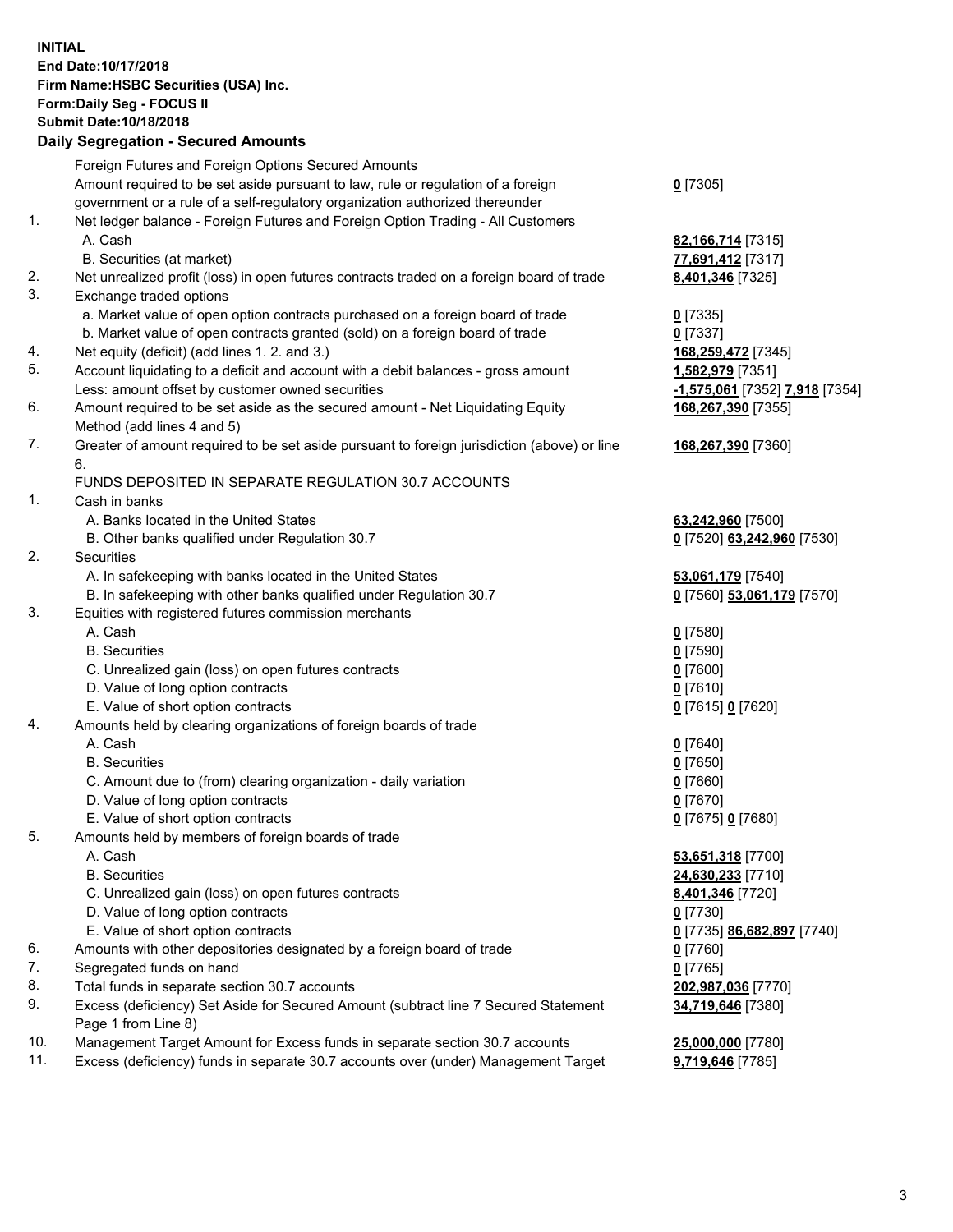| <b>INITIAL</b> |                                                                                                |                                            |
|----------------|------------------------------------------------------------------------------------------------|--------------------------------------------|
|                | End Date: 10/17/2018                                                                           |                                            |
|                | Firm Name: HSBC Securities (USA) Inc.                                                          |                                            |
|                | Form: Daily Seg - FOCUS II                                                                     |                                            |
|                | Submit Date: 10/18/2018                                                                        |                                            |
|                | Daily Segregation - Segregation Statement                                                      |                                            |
|                | SEGREGATION REQUIREMENTS(Section 4d(2) of the CEAct)                                           |                                            |
| 1.             | Net ledger balance                                                                             |                                            |
|                | A. Cash                                                                                        |                                            |
|                | B. Securities (at market)                                                                      | 374,517,338 [7010]<br>1,864,043,875 [7020] |
| 2.             |                                                                                                |                                            |
| 3.             | Net unrealized profit (loss) in open futures contracts traded on a contract market             | -16,669,543 [7030]                         |
|                | Exchange traded options                                                                        |                                            |
|                | A. Add market value of open option contracts purchased on a contract market                    | 451,800,160 [7032]                         |
|                | B. Deduct market value of open option contracts granted (sold) on a contract market            | -286,214,808 [7033]                        |
| 4.<br>5.       | Net equity (deficit) (add lines 1, 2 and 3)                                                    | 2,387,477,022 [7040]                       |
|                | Accounts liquidating to a deficit and accounts with                                            |                                            |
|                | debit balances - gross amount                                                                  | 131,331,111 [7045]                         |
| 6.             | Less: amount offset by customer securities                                                     | <u>-131,331,111</u> [7047] <u>0</u> [7050] |
|                | Amount required to be segregated (add lines 4 and 5)                                           | 2,387,477,022 [7060]                       |
|                | FUNDS IN SEGREGATED ACCOUNTS                                                                   |                                            |
| 7.             | Deposited in segregated funds bank accounts                                                    |                                            |
|                | A. Cash                                                                                        | 115,699,806 [7070]                         |
|                | B. Securities representing investments of customers' funds (at market)                         | $0$ [7080]                                 |
|                | C. Securities held for particular customers or option customers in lieu of cash (at            | 574,578,402 [7090]                         |
|                | market)                                                                                        |                                            |
| 8.             | Margins on deposit with derivatives clearing organizations of contract markets                 |                                            |
|                | A. Cash                                                                                        | 19,191,871 [7100]                          |
|                | B. Securities representing investments of customers' funds (at market)                         | 327,936,002 [7110]                         |
|                | C. Securities held for particular customers or option customers in lieu of cash (at            | 1,287,787,393 [7120]                       |
|                | market)                                                                                        |                                            |
| 9.<br>10.      | Net settlement from (to) derivatives clearing organizations of contract markets                | 4,960,196 [7130]                           |
|                | Exchange traded options                                                                        |                                            |
|                | A. Value of open long option contracts                                                         | 451,800,160 [7132]                         |
|                | B. Value of open short option contracts                                                        | -286,214,808 [7133]                        |
| 11.            | Net equities with other FCMs                                                                   |                                            |
|                | A. Net liquidating equity                                                                      | 16,105,978 [7140]                          |
|                | B. Securities representing investments of customers' funds (at market)                         | $0$ [7160]                                 |
|                | C. Securities held for particular customers or option customers in lieu of cash (at<br>market) | 0 <sup>[7170]</sup>                        |
| 12.            | Segregated funds on hand                                                                       | 1,678,080 [7150]                           |
| 13.            | Total amount in segregation (add lines 7 through 12)                                           | 2,513,523,080 [7180]                       |
| 14.            | Excess (deficiency) funds in segregation (subtract line 6 from line 13)                        | 126,046,058 [7190]                         |
| 15.            | Management Target Amount for Excess funds in segregation                                       | 109,000,000 [7194]                         |
| 16.            | Excess (deficiency) funds in segregation over (under) Management Target Amount                 | 17,046,058 [7198]                          |
|                |                                                                                                |                                            |

Excess